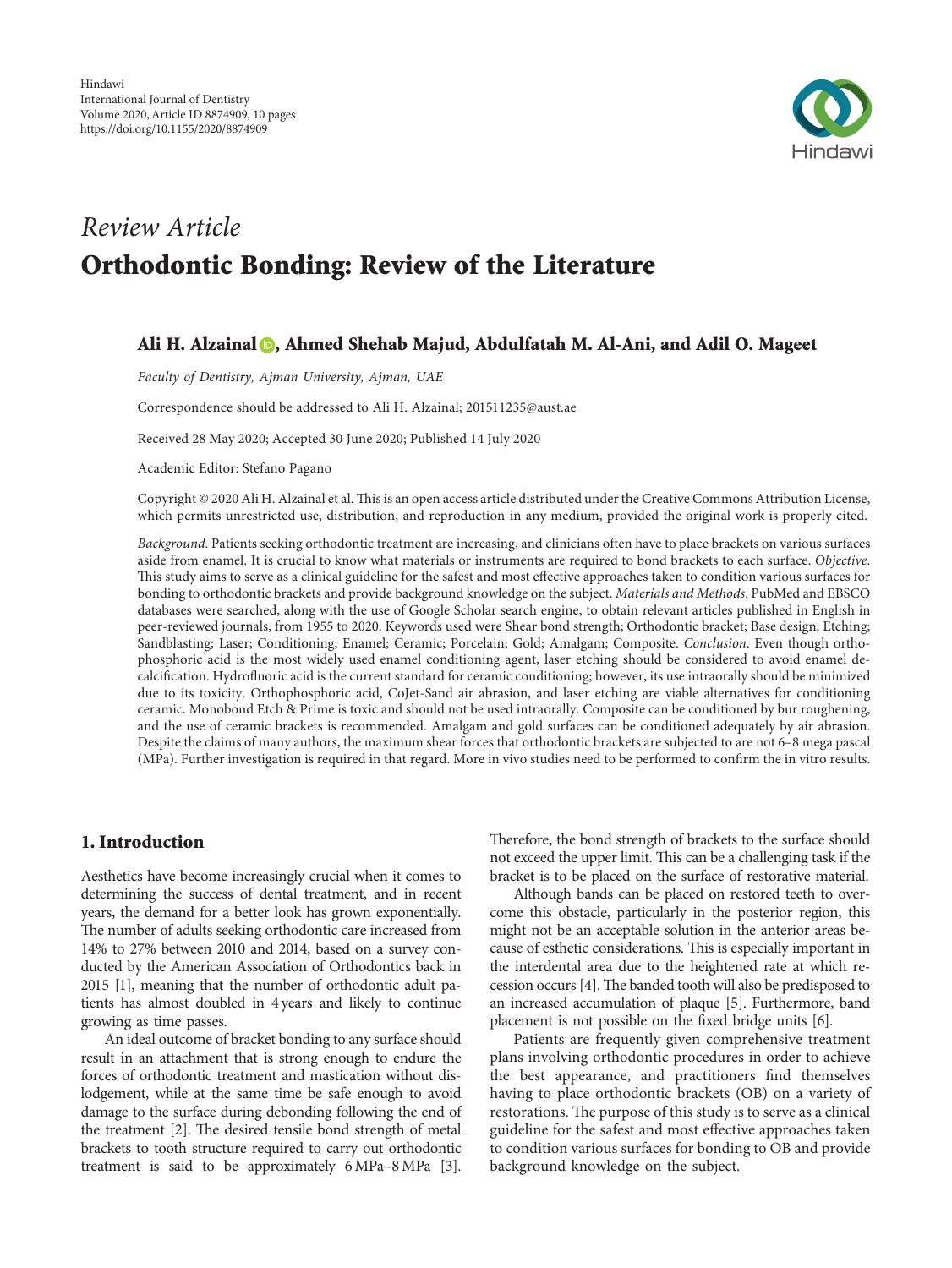## 2. Materials and Methods

PubMed and EBSCO databases were searched, along with the use of Google Scholar search engine, to obtain relevant articles published in peer-reviewed journals. Only articles published in English were included and dated from 1955 to 2020. Older articles were used either as reference for the history and background information of the materials discussed in the article, due to the scarcity of recent literature on a particular subject, or to show the consistency of results between earlier and more recent test results. References of the obtained studies were also checked to minimize the possibility of missing any relevant studies. The obtained studies were assessed by two reviewers independently. Any disagreements were settled with a discussion with the third author.

The following keywords were used: Shear bond strength; Orthodontic bracket; Base design; Etching; Sandblasting; Laser; Conditioning; Enamel; Ceramic; Porcelain; Gold; Amalgam; Composite.

#### 3. Literature Review

3.1. Bracket Design. Bracket bases come in different shapes and forms. The design of the bracket base is a factor that influences bond strength to the attached surface. These designs include, but are not limited to, beaded, large-roundpitted, irregular, and metal mesh bases. It is difficult to determine which base design is superior as certain base designs performed particularly well with certain cements, butnot as well with others [[7](#page-5-0)]. The plethora of new bracket base designs and bonding cements continuously introduced to the market make it an arduous task to test all reasonably possible combinations. Further investigation is needed to determine how different base designs behave with different cements.

Another factor that influences bond strength is the material the bracket is composed of. Ceramic brackets were introduced in the mid-1980s to provide a more esthetic orthodontic treatment option [\[8](#page-5-0)]. Due to their growing popularity, many studies have been performed on ceramic brackets, yet the golden standard remains as metal brackets [\[9](#page-5-0)].

In spite of that, the ceramic brackets achieve a higher bond strength than metal brackets[[10, 11\]](#page-5-0), but as previously discussed, this is not always seen as an advantage. A bond strength that is too high may irreversibly damage the surface it is bonded to during debonding [\[11](#page-5-0)]. Coupled with the fact that the poor ductility of ceramics leads to a transfer of forces towards the underlying surfaces while debonding, greater care needs to be taken when handling ceramic brackets [\[12](#page-5-0), [13\]](#page-5-0).

The material of the bracket is not the only factor in regards to the risk of damaging enamel during debonding. While applying tensile forces can debond the bracket more easily, they are more likely to result in cohesive failure. A cohesive failure within the cement between the tooth/restoration surface and the bracket will result in remnants of cement on the surface after debonding. Furthermore, debonding the bracket improperly may damage the enamel.

This can occur in the form of cracks or fractures macroscopically or microscopically. This can be associated with complications including poor appearance, hypersensitivity, and a higher susceptibility to pulp inflammation and caries [\[9\]](#page-5-0).

#### 3.2. Surfaces and Their Treatment Methods

3.2.1. Enamel. Conditioning of enamel is necessary to obtain a surface topography capable of providing retention to the cement, as well as the fact that the enamel surface, over time, loses its properties as it reacts with the various ions and particles present in saliva after exposure for long periods [\[14](#page-5-0)]. Along with the impurities in enamel surface created by pores getting occupied by foreign materials, these factors necessitate the conditioning of enamel before cement application.

(1) Orthophosphoric Acid. Orthophosphoric acid (OPhA) is the most widely used agent to condition enamel for bonding procedures. It is not limited to orthodontics in its use. First introduced to dentistry in 1955 by Buonocore, a concentration of 85% was initially used for 30 seconds for bonding of resin to enamel[[14\]](#page-5-0). Manufacturers, however, have reduced these concentrations to less than half, as they found that a concentration of 30–40% is not only safer but also produces higher bond strengths [\[15](#page-5-0)]. Lowering the concentration to 20% was proven to lower bond strength by a statistically significant amount[[16\]](#page-6-0).

The current protocol for bonding brackets to enamel is to use 37% of OPhA for 15 seconds over the surface to be etched[17-19]. The acid demineralizes enamel at varying rates, creating microporosities and uneven surface topography, allowing for the strong micromechanical adhesion [\[20, 21\]](#page-6-0). This is because interprismatic enamel is demineralized more readily by OPhA than prismatic enamel[[22](#page-6-0)].

It should be noted that decalcifying the inorganic component of enamel makes it more susceptible to dental caries. This vulnerability is further exacerbated by the increased risk of plaque buildup around the OB[[23](#page-6-0)]. Another area of concern is the retention of resin tags in enamel after the removal of cement, which could cause discolouration over time[[17\]](#page-6-0).

(2) Air Abrasion. While using acids achieve the effect of microetching, air abrasion (AA), also referred to as sandblasting, causes macroetching [\[24\]](#page-6-0). It was tested as a relatively conservative approach that increases surface roughness without demineralizing enamel. However, according to several authors, using  $50 \mu$  aluminium oxide particles produces inadequate shear bond strength (SBS) between OB and enamel [\[20, 23, 25](#page-6-0)].

(3) Laser. Lasers, first introduced in 1960 by Mainman as a ruby laser [\[26\]](#page-6-0), are commonly seen used in dental practices, thanksto their vast array of applications  $[2]$  $[2]$ . The most frequently intraorally used lasers are  $CO<sub>2</sub>$  and Nd:YAG lasers  $[27]$ . The mechanism through which enamel is conditioned is by its melting and recrystallization after the application of laser. An irregular surface with pores is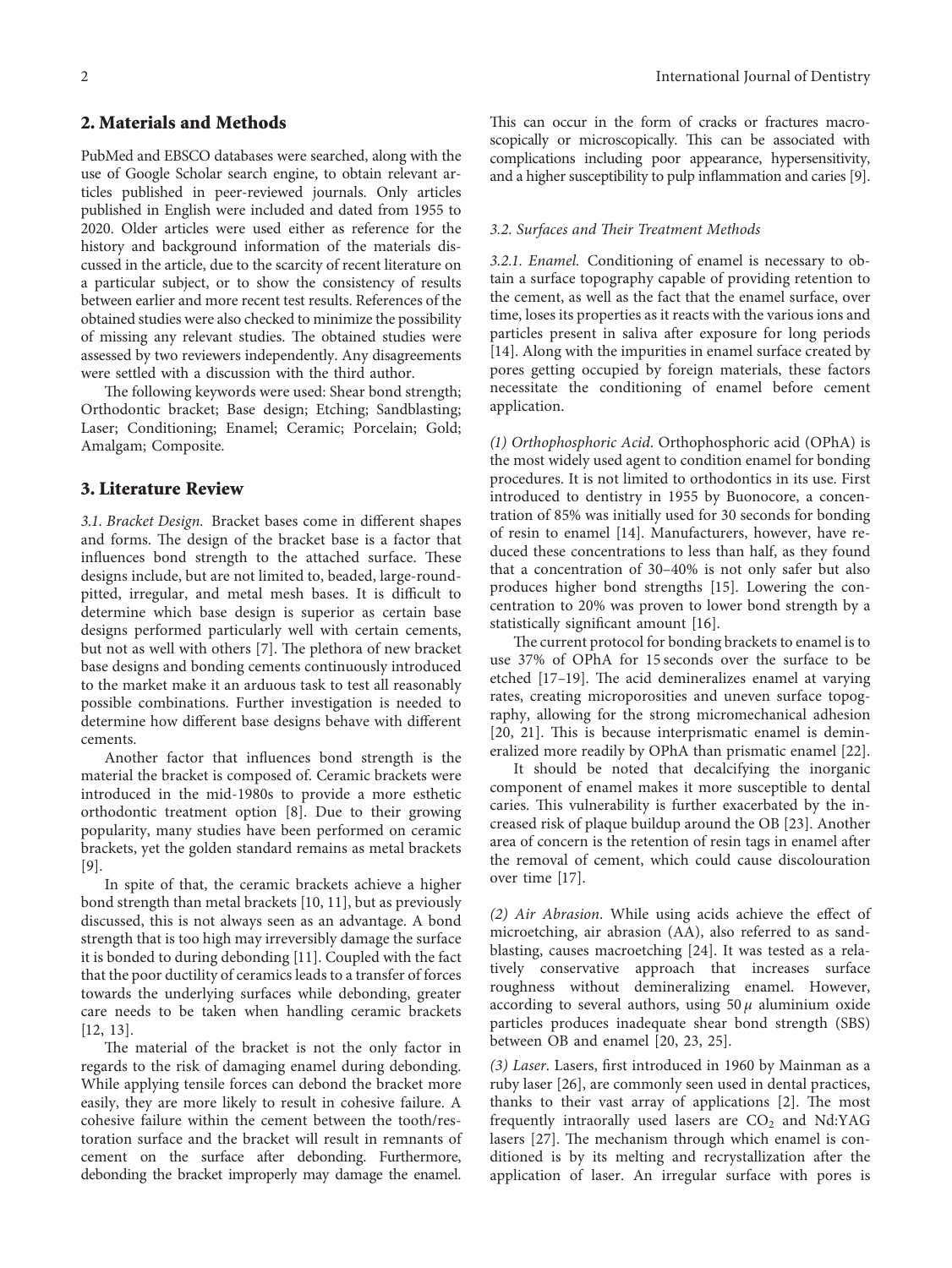created[[28, 29\]](#page-6-0), which allows for the penetration of cement [\[23\]](#page-6-0).

The primary benefit of using lasers over acids is the effect of demineralization on enamel in the case of the latter [\[30, 31](#page-6-0)]. Different types of lasers are able to condition enamel for orthodontic bonding, including  $Nd:YAG$ ,  $CO<sub>2</sub>$ , Er: $YAG$ , and ErCs:YSGG. Though many authors have concluded that it achieves adequate bond strength[[23](#page-6-0), [32](#page-6-0)–[35](#page-6-0)], some have found the contrary to be true [\[36–38\]](#page-6-0). It is important to note that enough power must be used for the enamel to be conditioned effectively [\[23\]](#page-6-0). Further studies are necessary to find the reason behind the dissimilarity between results and justify its use by clinicians.

(4) Maleic Acid. It is worth considering maleic acid as an alternative to OPhA etching for enamel. 10% maleic acid etching for 15 seconds creates a similar surface morphology to OPhA[[39](#page-6-0)], while also removing less mineral content[[22](#page-6-0)]. Few studies have been performed in the past to test the ability of maleic acid to condition enamel for OB placement [\[25, 40\]](#page-6-0). When comparing between OPhA and maleic acid etching, results showed that they provide a similar bond strength when testing the adherence of the cement and enamel. Considering that maleic which causes significantly less demineralization than OPhA, while also providing similar bond strength, it would be of great benefit if further studies were to be performed to confirm the validity of these results and to start a trend towards more conservative etching.

3.2.2. Ceramic. Biocompatibility, a natural-looking appearance, and superior biomechanical properties are the characteristics of dental ceramics that led to their popularity as indirect restorative materials in modern restorative dentistry [\[41](#page-6-0), [42\]](#page-6-0). In the earlier parts of the  $20<sup>th</sup>$  century, the first crowns with either feldspar or alumina as their components were fabricated. Due to the considerable difference between the coefficients of thermal expansion of the overlying ceramic and the underlying metal alloy, leucite was later added to the components of feldspar ceramics in the 1960s[[42](#page-6-0)]. Bonding OB to a ceramic surface has a higher degree of failure when compared with bonding to enamel [\[43\]](#page-6-0), hence necessitating finding the most effective safe bonding technique. A tooth with a ceramic restoration requires a different etching protocol than a sound tooth during the bonding of an OB because ceramics are more resistant to acids[[44](#page-6-0)]. According to Kato et al., the main factor that determines the bond strength between a composite cement and a ceramic surface is the type of conditioning agent rather thanthe type of luting agent [[45\]](#page-6-0). Therefore, the use of an ineffective technique is likely to compromise the orthodontic treatment. The surface treatment of ceramic may be mechanical, chemical, or a combination of both. The binding of organic cement to inorganic ceramic is done with the use of silane coupling agents, composed of hybrid inorganicorgano-functional trialkoxysilane monomers. This step is performed after conditioning the ceramic to provide a strong chemical adhesion to the resin cement[[41, 46\]](#page-6-0).

Acid is typically used to condition the surface for bonding. Two important factors to consider when conditioning a porcelain surface for bonding are the concentration of the etchant used and the amount of time that the surface is subjected to it. Increasing the exposure time will not necessarily result in a higher SBS. Contrarily, there are accounts of the SBS decreasing as a result of prolonged etching [\[41](#page-6-0)].

(1) Hydrofluoric Acid. Since the implementation of glassbased ceramics and the advances of adhesive cementation in the field, hydrofluoric acid (HFA) has been used to etch prosthodontic surfaces. The protocol for preparing a ceramic surface for bracket placement is by etching with 9.6% HFA for 1 minute; the ceramic is then rinsed with water spray. HFA application is followed by the use of silane coupling agent. Practitioners must be cautious while handling HFA as itis corrosive and toxic to living tissues [[47](#page-7-0)-[49](#page-7-0)]. There are no reported HFA accidents in dentistry [\[50](#page-7-0)]. This is likely because symptoms might not be present immediately at low concentrations, or those patients and clinicians do not attribute the symptoms to HFA exposure. The greatest danger of HFA does not stem from its low pH, but rather its toxicity mostly towards soft tissue[[50](#page-7-0)].

HFA requires special care when used in the oral cavity, as skin or mucosal exposure to a concentration as low as 0.1% may cause slow-healing-burns [\[50](#page-7-0)]. Special considerations need to be taken when disposing HFA, especially keeping its hazardous properties in mind[[48–50](#page-7-0)]. Furthermore, strong etchants such as HFA can cause irreparable surface damage to ceramic, and the resulting high bond strength of the bracket to the ceramic can put the integrity of the restoration or prosthesis at risk during the process of debonding[[9,](#page-5-0) [43](#page-6-0), [51–53\]](#page-7-0).

A neutralizing agent, such as  $CaCO<sub>3</sub>$  or NaOCl, is recommended to be used after the application of HFA to eliminate any remaining acidity after washing off the acid. Etching with 9.6% HFA can achieve high bond strengths between ceramic and adhesive resins by reacting with the glass phase and secondary crystalline phase, while leaving the main crystalline phase intact [\[44](#page-6-0), [54](#page-7-0)], creating an irregular surface with microscopic pores that allow for micromechanical retention. The higher the crystalline content, and the lower the glass content in a ceramic, the more acid resistant it will be[[44\]](#page-6-0). Even though the highest SBS is obtained using 9.6% HFA, there was no statistically significant difference in bond strengths between 9.6% and 5.0% of HFA[[43,](#page-6-0) [55](#page-7-0)].

(2) Orthophosphoric Acid. Several authors have stated in the past that OPhA is unsuitable for etching ceramic [\[6,](#page-5-0) [56](#page-7-0), [57](#page-7-0)]; however, this information is outdated. Authors have been advocating for its use as an alternative to HFA as tests, since the early 2000s have shown that OPhA is very capable of etching ceramic and obtaining adequate bond strength for orthodontic use [\[1,](#page-5-0) [58–63](#page-7-0)]. Furthermore, OPhA causes less surface changes when compared to HFA[[61, 64, 65\]](#page-7-0). As a result, the time spent polishing the ceramic to restore it to its original state before orthodontic treatment is further decreased [\[1\]](#page-5-0).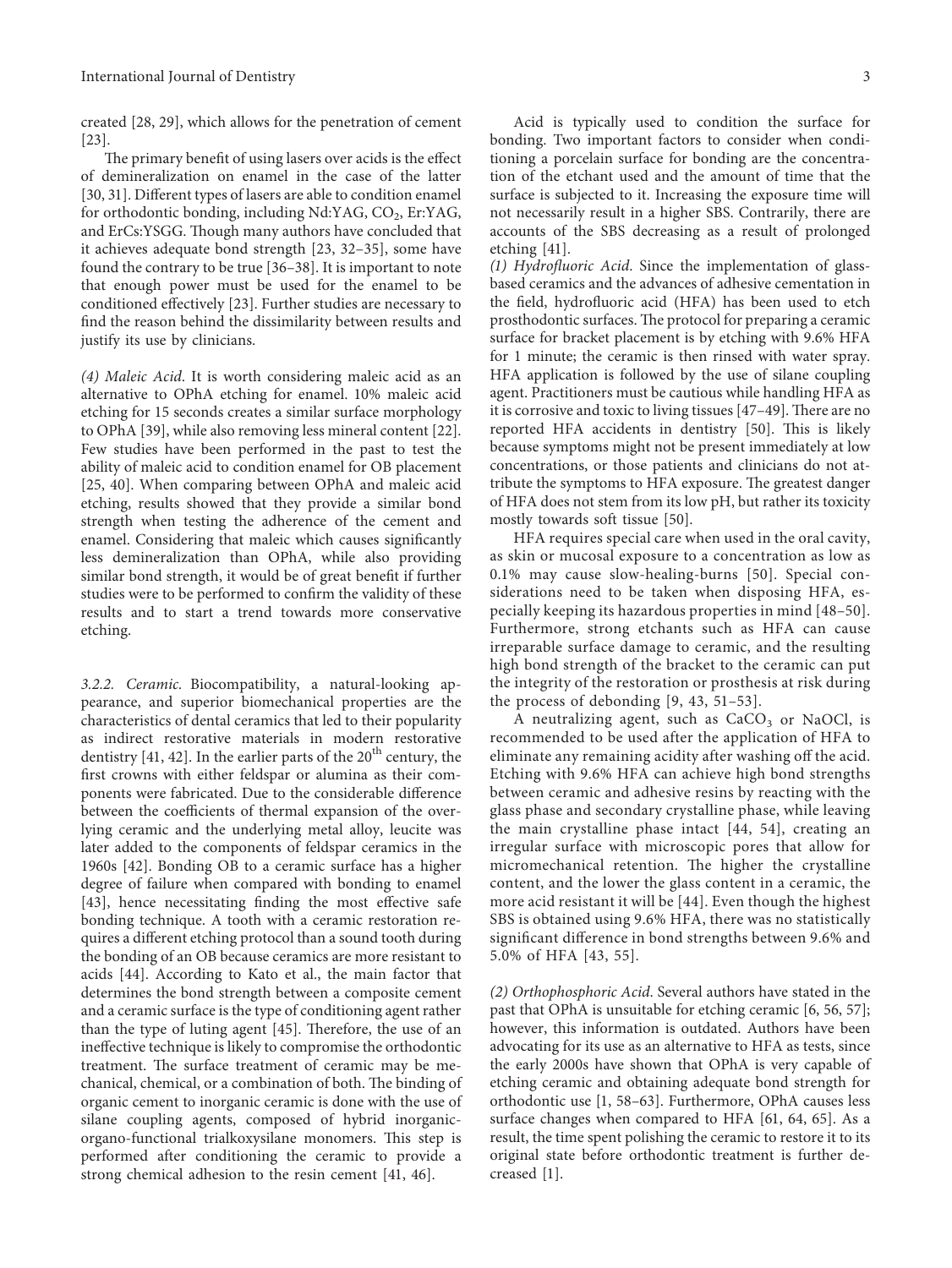(3) Laser. With the increase in popularity of lasers in dentistry and the gradual reduction of their cost, they may be used regularly in the future to overcome the acid resistance of ceramics without having to resort to highly corrosive acids. The  $CO<sub>2</sub>$  laser is well suited for the treatment of ceramic surfaces because its emission wavelength is almost totally absorbed by ceramic[[2\]](#page-5-0). Conchoidal fractures are thought to facilitate mechanical interlocking between resin composite and ceramic. They occur within ceramic surfaces duringablation by a focused  $CO_2$  laser [[2\]](#page-5-0). Several studies in vitro showed SBSs that, despite being lower than those produced by the use of HFA, are at clinically acceptable levels on different types of ceramics with the use of  $CO<sub>2</sub>$ [\[66–70\]](#page-7-0) or Nd:YAG [\[71](#page-7-0), [72](#page-7-0)] lasers along with silane. However, some authors found contradictory evidence [\[73, 74\]](#page-7-0) with the use of Nd:YAG. The difference in these results is likely due to the fact that different ceramics react differently to lasers[[54](#page-7-0)].

(4) Air Abrasion. Mechanical preparation by the AA with aluminium oxide  $(Al_2O_3)$  is another proposed surface treatment method. It creates a microscopically irregular surface with a higher surface area and the pores required for micro-mechanical retention of the cement [\[44](#page-6-0), [54, 58](#page-7-0), [75](#page-7-0), [76\]](#page-7-0). This provides adequate retention of OB to ceramic [\[43](#page-6-0), [77](#page-7-0)[–80\]](#page-8-0). However, AA is capable of causing irreversible damage to ceramic [\[76](#page-7-0)]. It is preferable to use low pressures (1-2 bar) using powders with particles smaller than 50  $\mu$ m when conditioning ceramic surfaces [\[54\]](#page-7-0). Interestingly, some studies from the 1990s up to more recent years have indicated that AA with  $50 \mu$ m aluminium oxide particles produces insufficient bond strength of ceramic to composite [\[56](#page-7-0), [81, 82\]](#page-8-0). This, again, is likely because ceramics react differently to conditioning techniques [\[77](#page-7-0), [83](#page-8-0)]. However, a large number of studies showed that AA using  $30 \mu m$  aluminium oxide with silane coupling and tribochemical coating (CoJet-Sand, 3M ESPE, Seefeld, Germany) produced very strong bonds for brackets to ceramic surfaces[[54, 76](#page-7-0), [77,](#page-7-0) [79, 80](#page-8-0), [84\]](#page-8-0).

(5) Monobond Etch & Prime. Some authors have recommended the use of Monobond Etch & Prime (Ivoclar Vivadent, Schaan, Liechtenstein) for orthodontic purposes [\[85–88\]](#page-8-0). It is a one-step conditioning agent that combines ammonium polyfluoride to etch ceramic surfaces along with silane. It was found to achieve bond strengths that are lower than conventional etching with HF and silane, but still clinically acceptable [\[85–88](#page-8-0)]. Even though it is a perfectly feasible option for prosthodontic use, it is highly questionable whether it should be used for orthodontic bonding of brackets, since it has been contraindicated for intraoral use by the manufacturer due to its toxicity. Unlike in the case of bracket placement, it is applied extraorally to prosthesis and washed off before concluding.

(6) Ceramic Primer. Burs may be used in conjunction with a ceramic primer to achieve adequate bond strength to brackets [\[78\]](#page-8-0). The use of a bur will deglaze the ceramic and allow the primer to react directly with the ceramic surface and not the glazing. When using the ceramic primer without

deglazing the ceramic, the cement will achieve weak bond strengths [\[78, 89\]](#page-8-0). This method has been tested with zirconia ceramic; more tests need to be conducted for other forms of ceramic.

(7) Burs. Diamond bur has been tested as a conditioning technique by mechanically roughening the surface and increasing the surface area. Increasing surface roughness using burs does not increase bond strength to resin by a statistically significant amount and is not recommended as a surface conditioning technique by itself [\[58\]](#page-7-0).

(8) Maleic Acid. Another interesting chemical agent is maleic acid. 10% of maleic acid has shown similar bond strengths to OPhA on ceramic [\[62\]](#page-7-0). More studies need to be conducted to confirm these results, as there is no reason to use more aggressive acids when milder options are just as effective.

3.2.3. Composite. Clinicians are challenged with having to bond orthodontic appliances to resin composite restorations or resin laminate veneers [\[11](#page-5-0)]. One of the proposed ways to overcome this obstacle is prolonging the exposure of the surface to OPhA to 30–60 seconds [\[90–93\]](#page-8-0). Some authors advocate the use of mechanical approaches such as AA [\[90, 94\]](#page-8-0), tungsten carbide [\[94\]](#page-8-0), or diamond burs[[11,](#page-5-0) [90](#page-8-0)]. Chemical techniques suggested including acid etching with HFA [\[90, 95\]](#page-8-0) and silane application[[91, 94–97](#page-8-0)]. HF was shown to be a suboptimal choice as a conditioning agent for composite [\[11](#page-5-0)], especially nanofill composite [\[90, 95](#page-8-0)]. Similar to ceramic, different types of composites react differently to the same conditioning method[[95](#page-8-0)]. Contrary to other materials, roughening composite surfaces with a bur achieves the highest bond strengths to OB [\[11](#page-5-0), [94](#page-8-0), [98\]](#page-8-0), except for nanofill composite[[90](#page-8-0)]. AA showed lower bond strengths than the use of a bur [\[11](#page-5-0), [94](#page-8-0)]. For nanofill composite, various conditioning methods were tested, all of which produced clinically unacceptable bond strengths. It was recommended to use AA, followed by a plastic con-ditionerto achieve the highest bond strength [[90](#page-8-0)]. The use of silane to improve bond strength with composite was found to be unnecessary[[96](#page-8-0), [97](#page-8-0)].

Significantly higher bond strengths are achieved with the use of ceramic brackets, and its use was recommended by Eslamian et al. [\[11](#page-5-0)]. However, it is unclear whether the increased bond strength poses a risk of damaging the composite surface while debonding.

3.2.4. Amalgam. Understandably, few tests were performed on amalgam conditioning methods for orthodontic purposes. Zachrisson et al. were the first to attempt orthodontic bonding brackets to amalgam [\[4](#page-5-0)]. They suggested using AA with  $50 \mu m$  aluminium oxide along with resin adhesives. However, this produced a mean tensile bond strength that is less than half of the mean tensile bond strength of a metal bracket to etched enamel that was used as their reference. More tests were performed using the same method and showed satisfactory results[[99](#page-8-0)–[101\]](#page-8-0). Roughening the amalgam surface using diamond burs was also tested but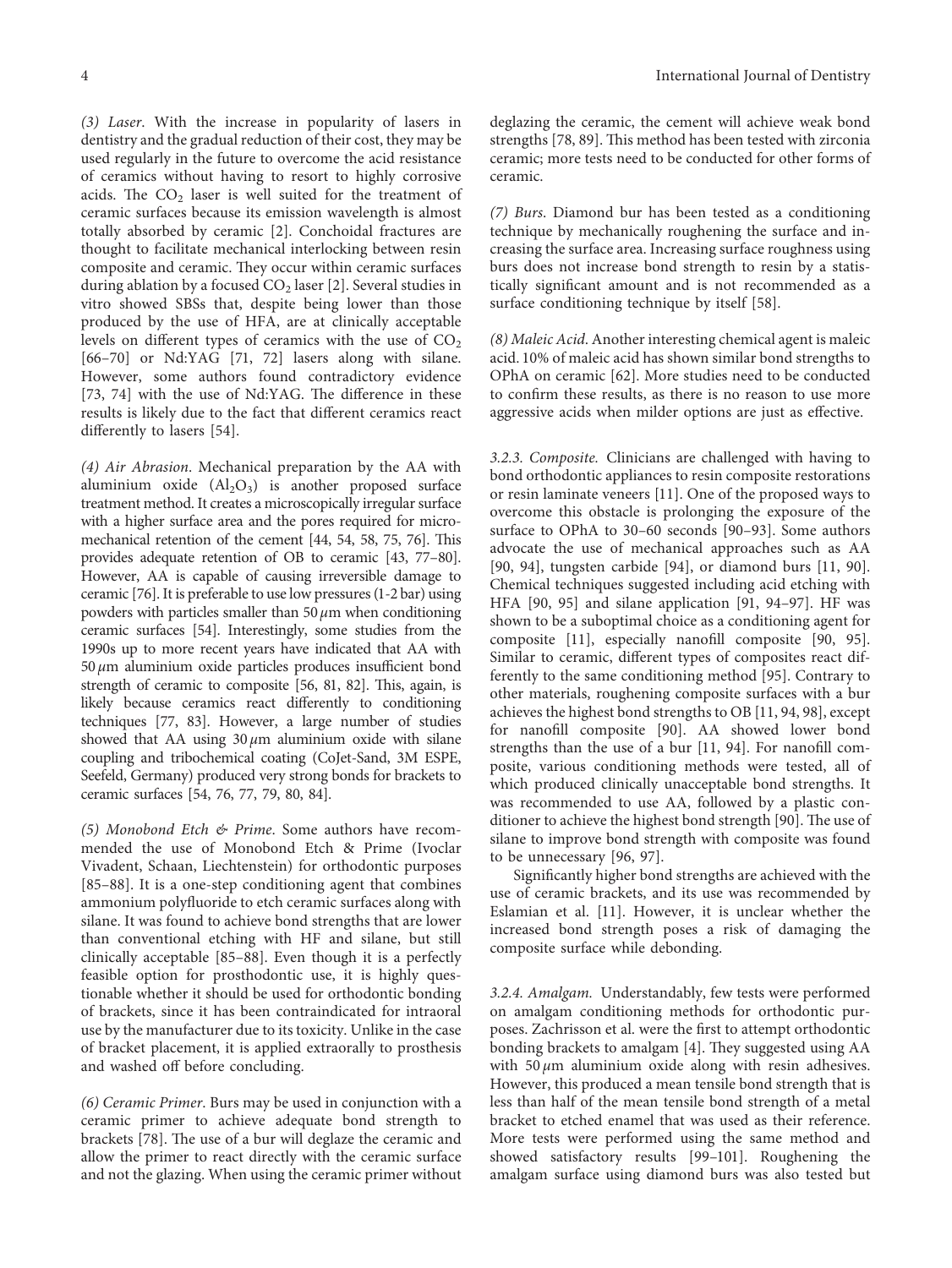showed weaker bond strengths in all studies [\[4](#page-5-0), [100\]](#page-8-0). Er: YAG laser has the ability to ablate amalgam surfaces. It increases the surface area by creating crater-like scratches thatare 100  $\mu$ m in diameter [[102](#page-8-0), [103](#page-8-0)]. In one in vitro study, laser treatment with Er, Cr:YSGG was found to be a suitable alternative and produced higher SBSs than air-abraded amalgam [\[104](#page-8-0)].

3.2.5. Gold. Early methods of surface preparation involved the use of greenstone[[105](#page-8-0)] or roughening with sandpaper and then etching with 35% OPhA for 60 seconds[[106](#page-8-0)]. AA is the current method of choice for preparation of gold surfaces [ $107-111$ ]. 30  $\mu$ m silane-coated aluminium oxide particle AA shows promising results compared to the standard 50  $μ$ m aluminium oxide particles [\[111](#page-9-0)]. Air drying the gold surface for the 60 seconds after silane application to allow for chemical adhesion to take place and acquire a dry operating field increases SBS [\[110](#page-9-0)]. While roughening the surface with a diamond bur provides adequate tensile bond strength for orthodontic purposes[[107](#page-8-0)], the bond strength is significantly lower than that obtained by the AA. Tin plating the gold surface has also been suggested before AA [\[107\]](#page-8-0), but it only provides a marginal benefit in bond strength. The results for using a metal primer on the gold surface to increase SBS are conflicting. Some authors found that it yielded poor results in bonding gold alloy to orthodontic bands [\[108\]](#page-9-0) and metal brackets[[105\]](#page-8-0), while one author found it to improve SBSs[[111\]](#page-9-0). According to some authors [\[109](#page-9-0), [110](#page-9-0)], using adhesive primer on the base of the metal bracket achieved better results. Interestingly, light curing the resin adhesive for 40 seconds, as opposed to the manufacturer's suggestion of 20 seconds, demonstrates a significantly higher SBS [\[109](#page-9-0)]. It is worth keeping in mind that different ratios of gold to other metals in the alloys are being used in studies. This is likely to affect the results, making comparisons difficult.

#### 4. Discussion

A systematic review on bonding OB to ceramic by Grewal Bach et al. concluded that etching with 9.6% HFA followed by silane application is the best protocol [\[43\]](#page-6-0). This statement is unjustified; considering that in the same study, it is mentioned that 5% HFA achieves a lower SBS, but not by a statistically significant amount. Despite achieving the highest bond strength to ceramics[[43](#page-6-0), [75\]](#page-7-0), it would be safer for the patient, the practitioner, the ceramic surface, and the environment[[48](#page-7-0)]—assuming the HFA is not disposed of properly—to use alternative surface treatment methods that can achieve a clinically feasible bond strength.

Panah et al. have suggested the use of patient-oriented protective measures such as neutralizing agents and rubber dams [\[112](#page-9-0)]. It is thought that neutralizing agents utilized in conjunction with acid etching yielded a lower SBS as it is believed that a precipitate of the HFA and the neutralizing agent interferes with the micromechanical retention of the etched surface[[113–115\]](#page-9-0). Sriamporn et al. have shown that using calcium hydroxide, calcium carbonate, or calcium

gluconate to neutralize the acidity of HF did not affect SBS [\[116](#page-9-0)].

A recent study by Lyons et al. found that there is no statistical significance in SBS resulting from the use of HFA, AA, or OPhA as lithium disilicate conditioning agents with the use of Assurance Plus (Reliance Orthodontic Products; Illinois, USA) and Transbond XT (3M Unitek Orthodontics, Minnesota, USA) [\[1\]](#page-5-0). This indicates that perhaps the advancement of bonding agents and types of cement, it has rendered the surface conditioning methods less impactful than they were previously.

A study by Kwak et al. to evaluate the effect of different conditioning techniques on glazed zirconia yielded interestingresults  $[78]$  $[78]$  $[78]$ . They found that the use of aluminium oxide AA combined with silane resulted in higher retention than HFA with silane, but not by a statistically significant amount. The validity of these results was further reinforced by Kwak et al.'s findings. It should be noted that the difference in results was not statistically significant in Kwak et al.'s study[[78](#page-8-0)].

No significant correlation was found between roughness and bond strength values[[78](#page-8-0), [117\]](#page-9-0). Perhaps, the surface area is not the main mechanical factor affecting bond strength, but rather surface architecture. Asiry et al. expressed the importance of exposing the hydroxyl ions within the ceramic surface, which are necessary for chemical bonding to the silane coupling agent[[86](#page-8-0)]. Perhaps, the adequacy of conditioning methods relies on the said method's ability to expose the hydroxyl ions. Asiry et al.'s assumption is based on Matinlinna and Vallittu's study on the bonding of resin to metalswith silane [[118\]](#page-9-0). Though it is reasonable to believe that the factors that affect bonding to metals also apply to ceramic in this context, considering that they are both inorganic materials being bonded to an organic material.

Newman [\[119\]](#page-9-0) was cited by several authors [\[35,](#page-6-0) [120–122\]](#page-9-0) for stating that the maximum shear load of orthodontic forces under clinical conditions is 200 psi (1.38MPa). However, it is unclear what these values are based on. Further tests need to be performed to confirm whether these numbers still hold true after numerous advancements in orthodontics over the past 55 years.

Reynolds et al. reported that 5.88–7.84MPa, more commonly cited as 6–8MPa, is the maximum amount of tensile forces that brackets are subjected to [\[3\]](#page-5-0). Therefore, the bond strength of the brackets to the tooth should be within that range. As for the maximum SBS that OB are subjected to, there is no reliable evidence that provides a value that can be used as a reference. Interestingly, a very large number of authors [\[59](#page-7-0), [73\]](#page-7-0) have used the 6–8MPa value of tensile bond strength as a reference for the adequacy of orthodontic bonding systems, despite conducting tests to measure SBS. Shear bond strength should not be confused with tensile bond strength. Interchanging the two different types of forces is akin to measuring the kinetic energy required to cook a chicken rather than heat energy. Two studies have found that a range of 4–10MPa is the required SBS for orthodontic treatment. However, it is unclear how this range was obtained [\[1](#page-5-0), [123](#page-9-0)]. Another report of the clinically accepted SBS value was reported by Su et al. by using a lower limit of  $6 MPa$  and an upper limit of  $10 MPa$ . These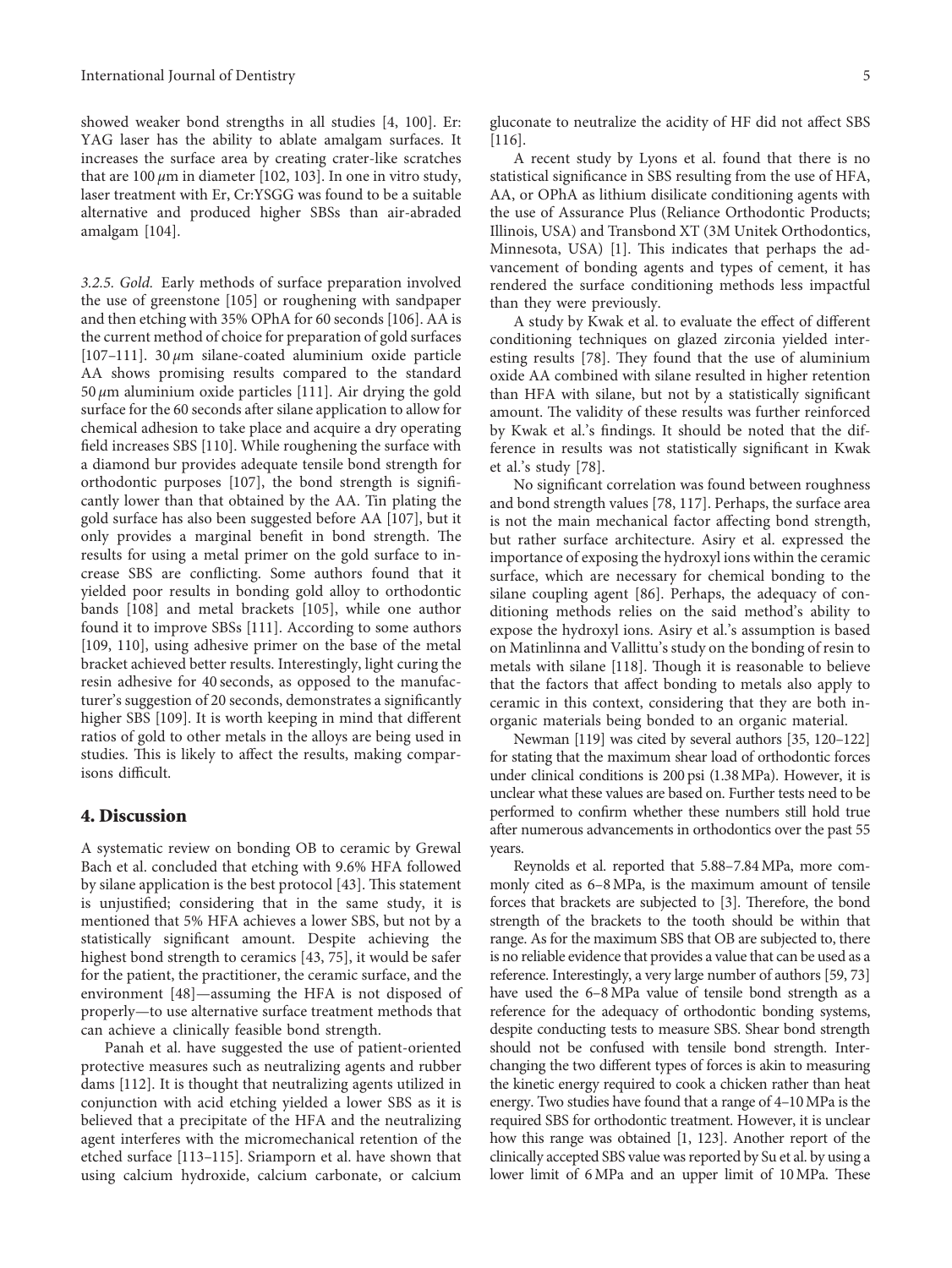<span id="page-5-0"></span>values were obtained from the results of two different in vivo studies that aimed to compare the difference between SBS values of in vivo and in vitro studies [9]. The aim of these two studies was not to determine the maximum forces brackets are subjected to during orthodontic treatment. Further investigation is required to find the maximum intraoral SBS that OB are subjected to, even though the true value may not be far off from the currently used value.

Akova et al. stated that laboratory findings should not be interpreted as clinical recommendations because many environmental factors that potentially influence the bond strength of brackets to ceramic cannot be replicated in vitro [2]. However, they can be used to indicate which products and materials seem viable enough to include a clinical study. Despite the vast number of laboratory experiments being performed on surface conditioning methods, very few studies are performed in vivo. Even though it is difficult to design a study that isolates all but a single factor that affects bond strength, many manufacturers and clinicians would not be inclined to change their practices until clinical studies are carried out to verify the in vitro results.

#### 5. Conclusion

Optimal bracket base design is difficult to determine as each base design reacts differently according to the bracket material and resin cement used.

OPhA is the golden standard for conditioning enamel. Many studies have shown the effectiveness of lasers as an alternative to avoid demineralization; however, more studies are needed to verify their results due to the presence of contradicting literature.

The current protocol is to use 9.6% HFA to condition ceramic; however, 5% HFA conditions ceramic just as well. In either case, HFA is toxic, and its intraoral use should be avoided altogether. Alternatives such as OPhA,  $CO<sub>2</sub>$  laser, and AA with CoJet-Sand are also effective, and their use should be considered by clinicians. Monobond Etch & Prime is toxic and should not be used intraorally to condition ceramics.

Using ceramic brackets and roughening composite surfaces with a bur achieves the best results.

AA is the standard technique for conditioning both amalgam and gold surfaces. More recent studies showed that laser ablation gave better results for amalgam, while using AA with CoJet-Sand improves bonding for gold alloys.

Finally, it is unclear how the value of 6–8 MPa came to be widely regarded as the maximum value of shear forces that an OB is subjected to. Therefore, it should not be used as a reference when testing SBS of OB.

#### Additional Points

Recommendation. Further investigation needed to find the true value of the highest shear forces OB is subjected to, and more in vivo studies are needed to confirm the findings of these in vitro results.

# Conflicts of Interest

The authors declare that they have no conflicts of interest.

#### References

- [1] L. K. Lyons, J. D. English, J. C. Ontiveros et al., "In vitro shear testing of orthodontic bonding to lithium disilicate ceramic," Journal of Cosmetic Dentistry, vol. 34, no. 5, 2019.
- [2] T. Akova, O. Yoldas, M. S. Toroglu, and H. Uysal, "Porcelain surface treatment by laser for bracket-porcelain bonding," American Journal of Orthodontics and Dentofacial Orthopedics, vol. 128, no. 5, pp. 630–637, 2005.
- [3] I. R. Reynolds, "A review of direct orthodontic bonding," British Journal of Orthodontics, vol. 2, no. 3, pp. 171–178, 1975.
- [4] B. U. Zachrisson, T. Büyükyilmaz, and Y. O. Zachrisson, "Improving orthodontic bonding to silver amalgam," The Angle Orthodontist, vol. 65, no. 1, pp. 35–42, 1995.
- [5] R. L. Boyd and S. Baumrind, "Periodontal considerations in the use of bonds or bands on molars in adolescents and adults," The Angle Orthodontist, vol. 62, no. 2, pp. 117-126, 1992.
- [6] R. Blakey and J. Mah, "Effects of surface conditioning on the shear bond strength of orthodontic brackets bonded to temporary polycarbonate crowns," American Journal of Orthodontics and Dentofacial Orthopedics, vol. 138, no. 1, pp. 72–78, 2010.
- [7] J. Knox, P. Hubsch, M. L. Jones, and J. Middleton, "The influence of bracket base design on the strength of the bracket-cement interface," Journal of Orthodontics, vol. 27, no. 3, pp. 249–254, 2000.
- [8] D. Birnie, "Ceramic brackets," British Journal of Orthodontics, vol. 17, no. 1, pp. 71–75, 1990.
- [9] M.-Z. Su, E. H.-H. Lai, J. Z.-C. Chang et al., "Effect of simulated debracketing on enamel damage," Journal of the Formosan Medical Association, vol. 111, no. 10, pp. 560–566, 2012.
- [10] D. A. Flores, J. M. Caruso, G. E. Scott, and M. T. Jeiroudi, "The fracture strength of ceramic brackets: a comparative study," The Angle Orthodontist, vol. 60, no. 4, pp. 269–276, 1990.
- [11] L. Eslamian, A. Borzabadi-Farahani, N. Mousavi, and A. Ghasemi, "The effects of various surface treatments on the shear bond strengths of stainless steel brackets to artificiallyaged composite restorations," Australian Orthodontic Journal, vol. 27, no. 1, pp. 28–32, 2011.
- [12] S. E. Bishara, D. E. Fehr, and J. R. Jakobsen, "A comparative study of the debonding strengths of different ceramic brackets, enamel conditioners, and adhesives," American Journal of Orthodontics and Dentofacial Orthopedics, vol. 104, no. 2, pp. 170–179, 1993.
- [13] A. Verstrynge, G. Willems, and A. Ghesquiere, "Clinical comparison of an adhesive precoated vs. An uncoated ceramic bracket system," Orthodontics and Craniofacial Research, vol. 7, no. 1, pp. 15–20, 2004.
- [14] M. G. Buonocore, "A simple method of increasing the adhesion of acrylic filling materials to enamel surfaces," Journal of Dental Research, vol. 34, no. 6, pp. 849–853, 1955.
- [15] M. E. Olsen, S. E. Bishara, D. B. Boyer, and J. R. Jakobsen, "Effect of varying etching times on the bond strength of ceramic brackets," American Journal of Orthodontics and Dentofacial Orthopedics, vol. 109, no. 4, pp. 403–409, 1996.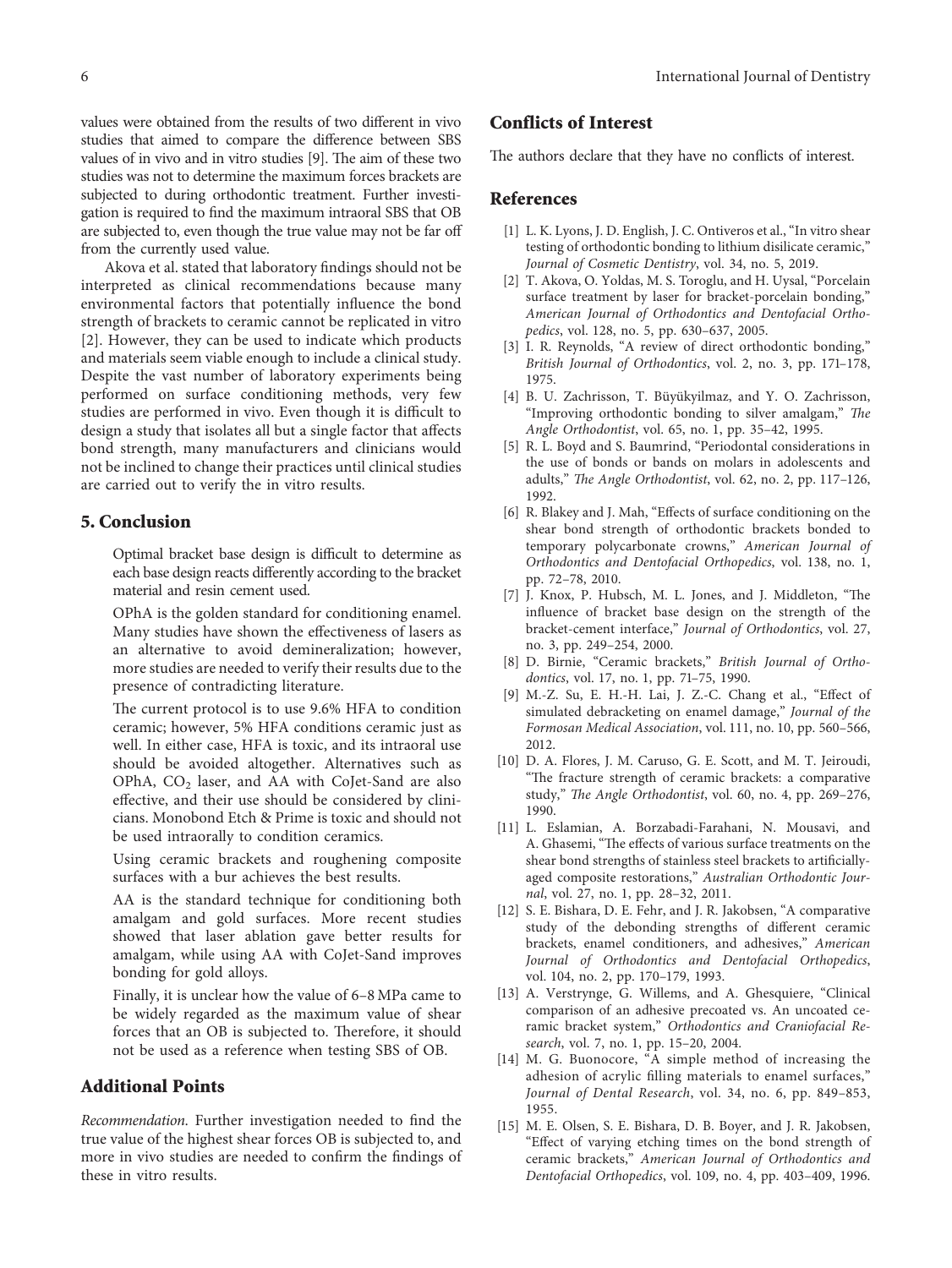- <span id="page-6-0"></span>[16] W. Carstensen, "Effect of reduction of phosphoric acid concentration on the shear bond strength of brackets," American Journal of Orthodontics and Dentofacial Orthopedics, vol. 108, no. 3, pp. 274–277, 1995.
- [17] W. Carstensen, "Clinical results after direct bonding of brackets using shorter etching times," American Journal of Orthodontics, vol. 89, no. 1, pp. 70–72, 1986.
- [18] A. P. Kinch, H. Taylor, R. Warltler, R. G. Oliver, and R. G. Newcombe, "A clinical trial comparing the failure rates of directly bonded brackets using etch times of 15 or 60 seconds," American Journal of Orthodontics and Dentofacial Orthopedics, vol. 94, no. 6, pp. 476–483, 1988.
- [19] P. L. Sadowsky, D. H. Retief, P. R. Cox, R. Hernández-Orsini, W. G. Rape, and E. L. Bradley, "Effects of etchant concentration and duration on the retention of orthodontic brackets: an in vivo study," American Journal of Orthodontics and Dentofacial Orthopedics, vol. 98, no. 5, pp. 417–421, 1990.
- [20] Ş. Canay, İ. Kocadereli, and E. Akça, "The effect of enamel air abrasion on the retention of bonded metallic orthodontic brackets," American Journal of Orthodontics and Dentofacial Orthopedics, vol. 117, no. 1, pp. 15–19, 2000.
- [21] B. Øgaard and M. Fjeld, "The enamel surface and bonding in orthodontics," Seminars in Orthodontics, vol. 16, no. 1, 2010.
- [22] N. Parihar and M. Pilania, "SEM evaluation of effect of 37% phosphoric acid gel, 24% EDTA gel and 10% maleic acid gel on the enamel and dentin for 15 and 60 seconds: an in-vitro study," International Dental Journal of Students Research, vol. 1, pp. 29–41, 2012.
- [23] N. Berk, G. Basaran, and T. Özer, "Comparison of sandblasting, laser irradiation, and conventional acid etching for orthodontic bonding of molar tubes," The European Journal of Orthodontics, vol. 30, no. 2, pp. 183–189, 2008.
- [24] K. R. Reisner, H. L. Levitt, and F. Mante, "Enamel preparation for orthodontic bonding: a comparison between the use of a sandblaster and current techniques," American Journal of Orthodontics and Dentofacial Orthopedics, vol. 111, no. 4, pp. 366–373, 1997.
- [25] M. E. Olsen, S. E. Bishara, P. Damon, and J. R. Jakobsen, "Evaluation of scotchbond multipurpose and maleic acid as alternative methods of bonding orthodontic brackets," American Journal of Orthodontics and Dentofacial Orthopedics, vol. 111, no. 5, pp. 498–501, 1997.
- [26] T. H. Maiman, "Stimulated optical radiation in ruby," Nature, vol. 187, no. 4736, pp. 493-494, 1960.
- [27] R. A. Strauss, "Lasers in oral and maxillofacial surgery," Dental Clinics of North America, vol. 44, no. 4, pp. 851–873, 2000.
- [28] F. H. Takeda, T. Hatashima, J. N. Eto, Y. Kimura, and K. Matsumoto, "Effect of Er:YAG laser treatment on the root canal walls of human teeth: an SEM study," Dental Traumatology, vol. 14, no. 6, pp. 270–273, 1998.
- [29] F. H. Takeda, T. Harashima, Y. Kimura, and K. Matsumoto, "A comparative study of the removal of smear layer by three endodontic irrigants and two types of laser," International Endodontic Journal, vol. 32, no. 1, pp. 32–39, 1999.
- [30] S. R. Visuri, J. L. Gilbert, D. D. Wright, H. A. Wigdor, and J. T. Walsh Jr., "Shear strength of composite bonded to Er: YAG laser-prepared dentin," Journal of Dental Research, vol. 75, no. 1, pp. 599–605, 1996.
- [31] A. L. L. Klein, L. K. A. Rodrigues, C. P. Eduardo, M. Nobre dos Santos, and J. A. Cury, "Caries inhibition around composite restorations by pulsed carbon dioxide laser
- [32] L. J. Walsh, D. Abood, and P. J. Brockhurst, "Bonding of resin composite to carbon dioxide laser-modified human enamel," Dental Materials, vol. 10, no. 3, pp. 162–166, 1994.
- [33] J.-H. Kim, O.-W. Kwon, H.-I. Kim, and Y. H. Kwon, "Effectiveness of an Er:YAG laser in etching the enamel surface for orthodontic bracket retention," Dental Materials Journal, vol. 24, no. 4, pp. 596–602, 2005.
- [34] T. Özer, G. Başaran, and N. Berk, "Laser etching of enamel for orthodontic bonding," American Journal of Orthodontics and Dentofacial Orthopedics, vol. 134, no. 2, pp. 193–197, 2008.
- [35] M. Hosseini, F. Namvar, J. Chalipa et al., "Comparison of shear bond strength of orthodontic brackets bonded to enamel prepared by er: yag laser and conventional acidetching," Journal of dentistry, vol. 9, no. 1, p. 20, 2012.
- [36] M. T. Ariyaratnam, M. A. Wilson, I. C. Mackie, and A. S. Blinkhorn, "A comparison of surface roughness and composite/enamel bond strength of human enamel following the application of the Nd:YAG laser and etching with phosphoric acid," Dental Materials, vol. 13, no. 1, pp. 51–55, 1997.
- [37] A. Martínez-Insua, L. da Silva Dominguez, F. G. Rivera, and U. A. Santana-Penín, "Differences in bonding to acid-etched or Er:YAG-laser-treated enamel and dentin surfaces," The Journal of Prosthetic Dentistry, vol. 84, no. 3, pp. 280–288, 2000.
- [38] Y. H. Kwon, O.-W. Kwon, H.-I. Kim, and K.-H. Kim, "Nd: YAG laser ablation of enamel for orthodontic use: tensile bond strength and surface modification," Dental Materials Journal, vol. 22, no. 3, pp. 397–403, 2003.
- [39] R. Hermsen and M. Vrijhoef, "Loss of enamel due to etching with phosphoric or maleic acid," Dental Materials, vol. 9, no. 5, pp. 332–336, 1993.
- [40] H. Urabe, P. E. Rossouw, K. C. Titley, and C. Yamin, "Combinations of etchants, composite resins, and bracket systems: an important choice in orthodontic bonding procedures," The Angle Orthodontist, vol. 69, no. 3, pp. 267-275, 1999.
- [41] R. Ramakrishnaiah, A. Alkheraif, D. Divakar, J. Matinlinna, and P. Vallittu, "The effect of hydrofluoric acid etching duration on the surface micromorphology, roughness, and wettability of dental ceramics," International Journal of Molecular Sciences, vol. 17, no. 6, p. 822, 2016.
- [42] G. W. Ho and J. P. Matinlinna, "Insights on ceramics as dental materials. Part i: ceramic material types in dentistry," Silicon, vol. 3, no. 3, pp. 109–115, 2011.
- [43] G. K. Grewal Bach, Y. Torrealba, and M. O. Lagravère, "Orthodontic bonding to porcelain: a systematic review," The Angle Orthodontist, vol. 84, no. 3, pp. 555–560, 2013.
- [44] M. T. Yucel, F. Aykent, S. Akman, and I. Yondem, "Effect of surface treatment methods on the shear bond strength between resin cement and all-ceramic core materials," Journal of Non-Crystalline Solids, vol. 358, no. 5, pp. 925–930, 2012.
- [45] H. Kato, H. Matsumura, T. Ide, and M. Atsuta, "Improved bonding of adhesive resin to sintered porcelain with the combination of acid etching and a two-liquid silane conditioner," Journal of Oral Rehabilitation, vol. 28, no. 1, pp. 102–108, 2001.
- [46] J. Chen, H. Matsumura, and M. Atsuta, "Effect of etchant, etching period, and silane priming on bond strength to porcelain of composite resin," Operative Dentistry, vol. 23, pp. 250–257, 1998.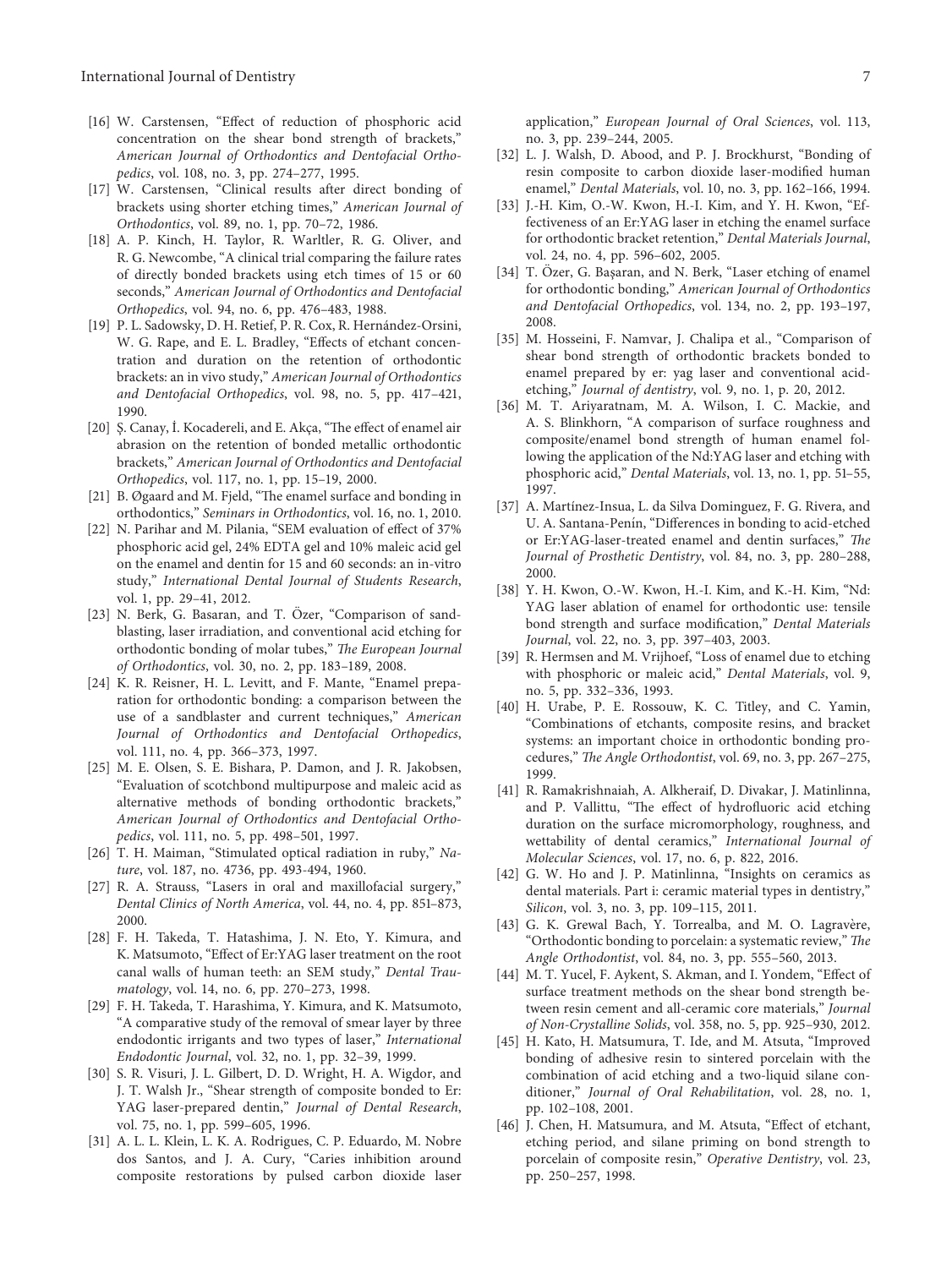- <span id="page-7-0"></span>[47] Harvard University DoCaCB, Guidelines for the Safe Use of Hydrofluoric Acid, Harvard University, Cambridge, MA, USA, 2013, [https://chemistry.harvard.edu/files/chemistry/](https://chemistry.harvard.edu/files/chemistry/files/safe_use_of_hf_0.pdf) [files/safe\\_use\\_of\\_hf\\_0.pdf](https://chemistry.harvard.edu/files/chemistry/files/safe_use_of_hf_0.pdf).
- [48] American\_Chemistry\_Council, Emergency Preparedness and Response Guidelines for Anhydrous Hydrogen Fluoride (Ahf) and Hydrofluoric Acid (hf), American\_Chemistry\_Council, Washington, DC, USA, 2018, [https://www.americanchemistry.](https://www.americanchemistry.com/ProductsTechnology/Hydrogen-Fluoride-2/Emergency-Response-Guidelines-for-AHF.pdf) [com/ProductsTechnology/Hydrogen-Fluoride-2/Emergency-](https://www.americanchemistry.com/ProductsTechnology/Hydrogen-Fluoride-2/Emergency-Response-Guidelines-for-AHF.pdf)[Response-Guidelines-for-AHF.pdf.](https://www.americanchemistry.com/ProductsTechnology/Hydrogen-Fluoride-2/Emergency-Response-Guidelines-for-AHF.pdf)
- [49] E. Bajraktarova-Valjakova, V. Korunoska-Stevkovska, S. Georgieva et al., "Hydrofluoric acid: burns and systemic toxicity, protective measures, immediate and hospital medical treatment," Open Access Macedonian Journal of Medical Sciences, vol. 6, no. 11, pp. 2257–2269, 2018.
- [50] M. Özcan, A. Allahbeickaraghi, and M. Dündar, "Possible hazardous effects of hydrofluoric acid and recommendations for treatment approach: a review," Clinical Oral Investigations, vol. 16, no. 1, pp. 15–23, 2012.
- [51] I. Gillis and M. Redlich, "The effect of different porcelain conditioning techniques on shear bond strength of stainless steel brackets," American Journal of Orthodontics and Dentofacial Orthopedics, vol. 114, no. 4, pp. 387–392, 1998.
- [52] G. Başaran and İ Veli, "Modern etching and bonding materials in orthodontics," in Principles in Contemporary Orthodontics, p. 181, IntechOpen, London, UK, 2011.
- [53] M. Khanehmasjedi, M. A. Naseri, S. Khanehmasjedi, and L. Basir, "Comparative evaluation of shear bond strength of metallic brackets bonded with two different bonding agents under dry conditions and with saliva contamination," Journal of the Chinese Medical Association, vol. 80, no. 2, pp. 103–108, 2017.
- [54] T. Yavuz, Ö. Y. Özyılmaz, E. Dilber, E. S. Tobi, and H. Ş. Kiliç, "Effect of different surface treatments on porcelain-resin bond strength," Journal of Prosthodontics, vol. 26, no. 5, pp. 446–454, 2017.
- [55] G. Trakyali, O. Malkondu, E. Kazazoglu, and T. Arun, "Effects of different silanes and acid concentrations on bond strength of brackets to porcelain surfaces," The European Journal of Orthodontics, vol. 31, no. 4, pp. 402–406, 2009.
- [56] D. Cochran, K. L. O'Keefe, D. T. Turner, and J. M. Powers, "Bond strength of orthodontic composite cement to treated porcelain," American Journal of Orthodontics and Dentofacial Orthopedics, vol. 111, no. 3, pp. 297–300, 1997.
- [57] G. P. Stewart, P. Jain, and J. Hodges, "Shear bond strength of resin cements to both ceramic and dentin," The Journal of Prosthetic Dentistry, vol. 88, no. 3, pp. 277–284, 2002.
- [58] C. M. Kussano, G. Bonfante, J. G. Batista, and J. H. N. Pinto, "Evaluation of shear bond strength of composite to porcelain according to surface treatment," Brazilian Dental Journal, vol. 14, no. 2, pp. 132–135, 2003.
- [59] D. D. Pannes, D. K. Bailey, J. Y. Thompson, and D. M. Pietz, "Orthodontic bonding to porcelain: a comparison of bonding systems," The Journal of Prosthetic Dentistry, vol. 89, no. 1, pp. 66–69, 2003.
- [60] B. Mehmeti, F. Haliti, B. Azizi et al., "Influence of different orthodontic brackets and chemical preparations of ceramic crowns on shear bond strength," Australasian Medical Journal, vol. 11, no. 2, pp. 107–112, 2018.
- [61] B. M. Bourke and W. P. Rock, "Factors affecting the shear bond strength of orthodontic brackets to porcelain," British Journal of Orthodontics, vol. 26, no. 4, pp. 285–290, 1999.
- [62] A. Usumez and F. Aykent, "Bond strengths of porcelain laminate veneers to tooth surfaces prepared with acid and

Er,Cr:YSGG laser etching," The Journal of Prosthetic Dentistry, vol. 90, no. 1, pp. 24–30, 2003.

- [63] K. Purmal, M. K. Alam, and P. Sukumaran, "Shear bond strength of orthodontic buccal tubes to porcelain," Dental Research Journal, vol. 10, no. 1, p. 81, 2013.
- [64] V. L. T. Barbosa, M. A. Almeida, O. Chevitarese, and O. Keith, "Direct bonding to porcelain," American Journal of Orthodontics and Dentofacial Orthopedics, vol. 107, no. 2, pp. 159–164, 1995.
- [65] D. T. Herion, J. L. Ferracane, and D. A. Covell Jr., "Porcelain surface alterations and refinishing after use of two orthodontic bonding methods," The Angle Orthodontist, vol. 80, no. 1, pp. 167–174, 2010.
- [66] H. Zarif Najafi, M. Oshagh, S. Torkan, B. Yousefipour, and R. Salehi, "Evaluation of the effect of four surface conditioning methods on the shear bond strength of metal bracket to porcelain surface," Photomedicine and Laser Surgery, vol. 32, no. 12, pp. 694–699, 2014.
- [67] K.-M. An and D.-S. Sohn, "The effect of using laser for ceramic bracket bonding of porcelain surfaces," The Korean Journal of Orthodontics, vol. 38, no. 4, pp. 275–282, 2008.
- [68] C. Ural, T. Külünk, Ş. Külünk, and M. Kurt, "The effect of laser treatment on bonding between zirconia ceramic surface and resin cement," Acta Odontologica Scandinavica, vol. 68, no. 6, pp. 354–359, 2010.
- [69] C. Ural, E. KalyoncuoGlu, and V. Balkaya, "The effect of different power outputs of carbon dioxide laser on bonding between zirconia ceramic surface and resin cement," Acta Odontologica Scandinavica, vol. 70, no. 6, pp. 541–546, 2012.
- [70] F. Ahrari, A. Boruziniat, H. S. Mohammadipour, and M. Alirezaei, "The effect of surface treatment with a fractional carbon dioxide laser on shear bond strength of resin cement to a lithium disilicate-based ceramic," Dental Research Journal, vol. 14, no. 3, p. 195, 2017.
- [71] M. Poosti, A. Jahanbin, P. Mahdavi, and S. Mehrnoush, "Porcelain conditioning with Nd:YAG and Er:YAG laser for bracket bonding in orthodontics," Lasers in Medical Science, vol. 27, no. 2, pp. 321–324, 2012.
- [72] Y. Z. Akpinar, C. Irgin, T. Yavuz, M. A. Aslan, H. S. Kilic, and A. Usumez, "Effect of femtosecond laser treatment on the shear bond strength of a metal bracket to prepared porcelain surface," Photomedicine and Laser Surgery, vol. 33, no. 4, pp. 206–212, 2015.
- [73] E. A. Erdur and F. A. Basciftci, "Effect of Ti:sapphire laser on shear bond strength of orthodontic brackets to ceramic surfaces," Lasers in Surgery and Medicine, vol. 47, no. 6, pp. 512–519, 2015.
- [74] L. Liu, S. Liu, X. Song, Q. Zhu, and W. Zhang, "Effect of nd: yag laser irradiation on surface properties and bond strength of zirconia ceramics," Lasers in Medical Science, vol. 30, no. 2, pp. 627–634, 2015.
- [75] Y. Ø. Zachrisson, B. U. Zachrisson, and T. Büyükyilmaz, "Surface preparation for orthodontic bonding to porcelain," American Journal of Orthodontics and Dentofacial Orthopedics, vol. 109, no. 4, pp. 420–430, 1996.
- [76] Z.-c. Zhang, Y.-f. Qian, Y.-m. Yang, Q.-p. Feng, and G. Shen, "Bond strength of metal brackets bonded to a silica-based ceramic with light-cured adhesive," Journal of Orofacial Orthopedics/Fortschritte der Kieferorthopädie, vol. 77, no. 5, pp. 366–372, 2016.
- [77] S. Karan, T. Büyükyılmaz, and M. S. Toroğlu, "Orthodontic bonding to several ceramic surfaces: are there acceptable alternatives to conventional methods?" American Journal of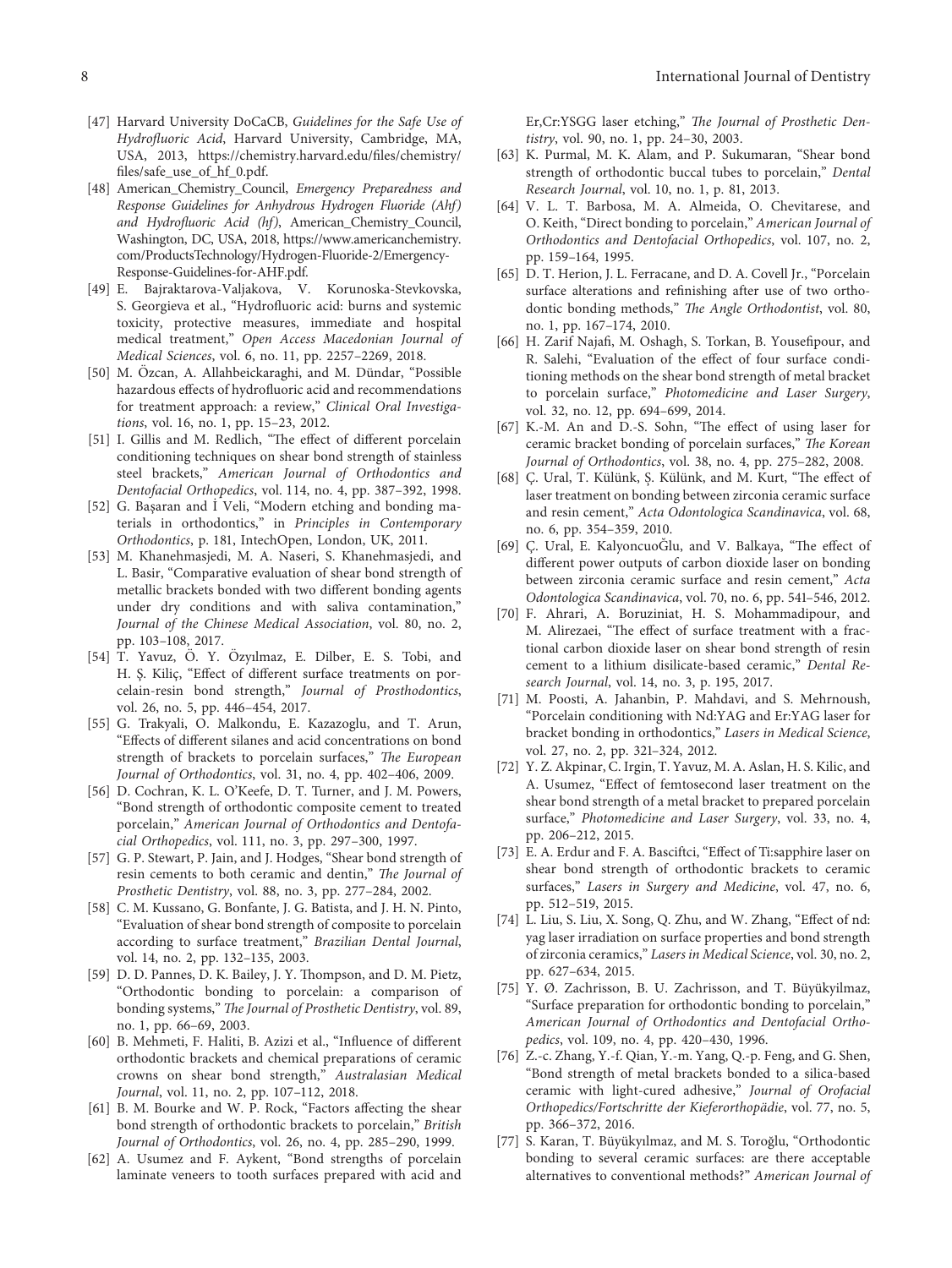<span id="page-8-0"></span>Orthodontics and Dentofacial Orthopedics, vol. 132, no. 2, pp. e7–e14, 2007.

- [78] J.-Y. Kwak, H.-K. Jung, I.-K. Choi, and T.-Y. Kwon, "Orthodontic bracket bonding to glazed full-contour zirconia," Restorative Dentistry & Endodontics, vol. 41, no. 2, pp. 106–113, 2016.
- [79] P. Schmage, I. Nergiz, W. Herrmann, and M. Ozcan, "Influence of various surface-conditioning methods on the bond strength of metal brackets to ceramic surfaces," American Journal of Orthodontics and Dentofacial Orthopedics, vol. 123, no. 5, pp. 540–546, 2003.
- [80] B. L. Da Silveira, A. Paglia, L. H. Burnett Jr, R. S. Arai Shinkai, C. D. P. Eduardo, and A. M. Spohr, "Micro-tensile bond strength between a resin cement and an aluminous ceramic treated with Nd:YAG laser, rocatec system, or aluminum oxide sandblasting," Photomedicine and Laser Surgery, vol. 23, no. 6, pp. 543–548, 2005.
- [81] S. Shahverdi, S. Canay, E. Sûahin, and A. Bilge, "Effects of different surface treatment methods on the bond strength of composite resin to porcelain," Journal of Oral Rehabilitation, vol. 25, no. 9, pp. 699–705, 1998.
- [82] S. Aksakalli, Z. Ileri, T. Yavuz, M. A. Malkoc, and N. Ozturk, "Porcelain laminate veneer conditioning for orthodontic bonding: sem-edx analysis," Lasers in Medical Science, vol. 30, no. 7, pp. 1829–1834, 2015.
- [83] C. C. Oldham, R. W. Ballard, Q. Yu, E. L. Kee, X. Xu, and P. C. Armbruster, "In vitro comparison of shear bond strengths of ceramic orthodontic brackets with ceramic crowns using an aluminium oxide air abrasion etchant," International Orthodontics, vol. 18, no. 1, pp. 115–120, 2020.
- [84] N. C. Bavbek, J. F. Roulet, and M. Ozcan, "Evaluation of microshear bond strength of orthodontic resin cement to monolithic zirconium oxide as a function of surface conditioning method," The Journal of Adhesive Dentistry, vol. 16, no. 5, pp. 473–480, 2014.
- [85] S. Singhal, S. A. Antonson, and D. E. Antonson, "Effect of surface treatment of lithium disilicate on shear-bond strength," Dental Materials, vol. 31, no. 31, pp. e54–e55, 2015.
- [86] M. A. Asiry, I. AlShahrani, S. M. Alaqeel, B. H. Durgesh, and R. Ramakrishnaiah, "Effect of two-step and one-step surface conditioning of glass ceramic on adhesion strength of orthodontic bracket and effect of thermo-cycling on adhesion strength," Journal of the Mechanical Behavior of Biomedical Materials, vol. 84, pp. 22–27, 2018.
- [87] A. Alqerban, "Lithium di silicate ceramic surface treated with er, cr: ysgg and other conditioning regimes bonded to orthodontic bracket," The Saudi Dental Journal, vol. 32, 2019.
- [88] A. Franz, M. Raabe, B. Lilaj et al., "Effect of two different primers on the shear bond strength of metallic brackets to zirconia ceramic," BMC Oral Health, vol. 19, no. 1, p. 51, 2019.
- [89] J.-H. Lee, M. Lee, K.-N. Kim, and C.-J. Hwang, "Resin bonding of metal brackets to glazed zirconia with a porcelain primer," The Korean Journal of Orthodontics, vol. 45, no. 6, pp. 299–307, 2015.
- [90] N. Viwattanatipa, W. Jermwiwatkul, R. Chintavalakorn, and N. Nanthavanich, "The effect of different surface preparation techniques on the survival probabilities of orthodontic brackets bonded to nanofill composite resin," Journal of Orthodontics, vol. 37, no. 3, pp. 162–173, 2010.
- [91] E. C. Kao, T. Eliades, E. Rezvan, and W. M. Johnston, "Torsional bond strength and failure pattern of ceramic brackets bonded to composite resin laminate veneers," The European Journal of Orthodontics, vol. 17, no. 6, pp. 533–540, 1995.
- [92] E. Chunhacheevachaloke and M. J. Tyas, "Shear bond strength of ceramic brackets to resin-composite surfaces," Australian Orthodontic Journal, vol. 15, no. 1, pp. 10–15, 1997.
- [93] P. Y. Lai, M. G. Woods, and M. J. Tyas, "Bond strengths of orthodontic brackets to restorative resin composite surfaces," Australian Orthodontic Journal, vol. 15, no. 4, pp. 235–245, 1999.
- [94] S. E. Bishara, R. Ajlouni, and C. Oonsombat, "Bonding orthodontic brackets to composite using different surface preparations and adhesive/primers: a comparative study," World Journal of Orthodontics, vol. 4, no. 4, 2003.
- [95] N. Viwattanatipa, J. Prasertsangwal, and N. Juntavee, "Weibull analysis of shear/peel bond strength of orthodontic buccal tubes bonded to five resin composites," Orthodontic Waves, vol. 67, no. 3, pp. 120–127, 2008.
- [96] S. M. Newman, K. B. Dressler, and M. R. Grenadier, "Direct bonding of orthodontic brackets to esthetic restorative materials using a silane," American Journal of Orthodontics, vol. 86, no. 6, pp. 503–506, 1984.
- [97] L. Eslamian, A. Ghassemi, F. Amini, A. Jafari, and M. Afrand, "Should silane coupling agents be used when bonding brackets to composite restorations? An in vitro study," The European Journal of Orthodontics, vol. 31, no. 3, pp. 266–270, 2009.
- [98] B. A. Hassan, "Effect of various surface treatment procedures on shear bond strength of stainless-steel orthodontic brackets to composite resin," Al-Rafidain Dental Journal.vol. 1, no. 25, pp. 21–30, 2018.
- [99] R. L. Sperber, P. A. Watson, P. E. Rossouw, and P. A. Sectakof, "Adhesion of bonded orthodontic attachments to dental amalgam: in vitro study," American Journal of Orthodontics and Dentofacial Orthopedics, vol. 116, no. 5, pp. 506–513, 1999.
- [100] J. W. Skilton, M. J. Tyas, and M. G. Woods, "Effects of surface treatment on orthodontic bonding to amalgam," Australian Orthodontic Journal, vol. 22, no. 1, pp. 59–66, 2006.
- [101] W. Wongsamut, S. Satrawaha, and K. Wayakanon, "Surface modification for bonding between amalgam and orthodontic brackets," Journal of Orthodontic Science, vol. 6, no. 4, p. 129, 2017.
- [102] T. Pioch and J. Matthias, "Mercury vapor release from dental amalgam after laser treatment," European Journal of Oral Sciences, vol. 106, no. 1, pp. 600–602, 1998.
- [103] I. Cernavin and S. P. Hogan, "The effects of the Nd:Y AG laser on amalgan dental restorative material," Australian Dental Journal, vol. 44, no. 2, pp. 98–102, 1999.
- [104] P. A. Oskoee, M. Kachoei, S. Rikhtegaran, F. Fathalizadeh, and E. J. Navimipour, "Effect of surface treatment with sandblasting and Er,Cr:YSGG laser on bonding of stainless steel orthodontic brackets to silver amalgam," Medicina Oral, Patologia Oral Y Cirugia Bucal, vol. 17, no. 2, pp. e292–6, 2012.
- [105] D. P. Wood, R. E. Jordan, D. C. Way, and K. A. Galil, "Bonding to porcelain and gold," American Journal of Orthodontics, vol. 89, no. 3, pp. 194–205, 1986.
- [106] G. F. Andreasen and M. A. Stieg, "Bonding and debonding brackets to porcelain and gold," American Journal of Orthodontics and Dentofacial Orthopedics, vol. 93, no. 4, pp. 341–345, 1988.
- [107] T. Büyükyilmaz, Y. Ø. Zachrisson, and B. U. Zachrisson, "Improving orthodontic bonding to gold alloy," American Journal of Orthodontics and Dentofacial Orthopedics, vol. 108, no. 5, pp. 510–518, 1995.